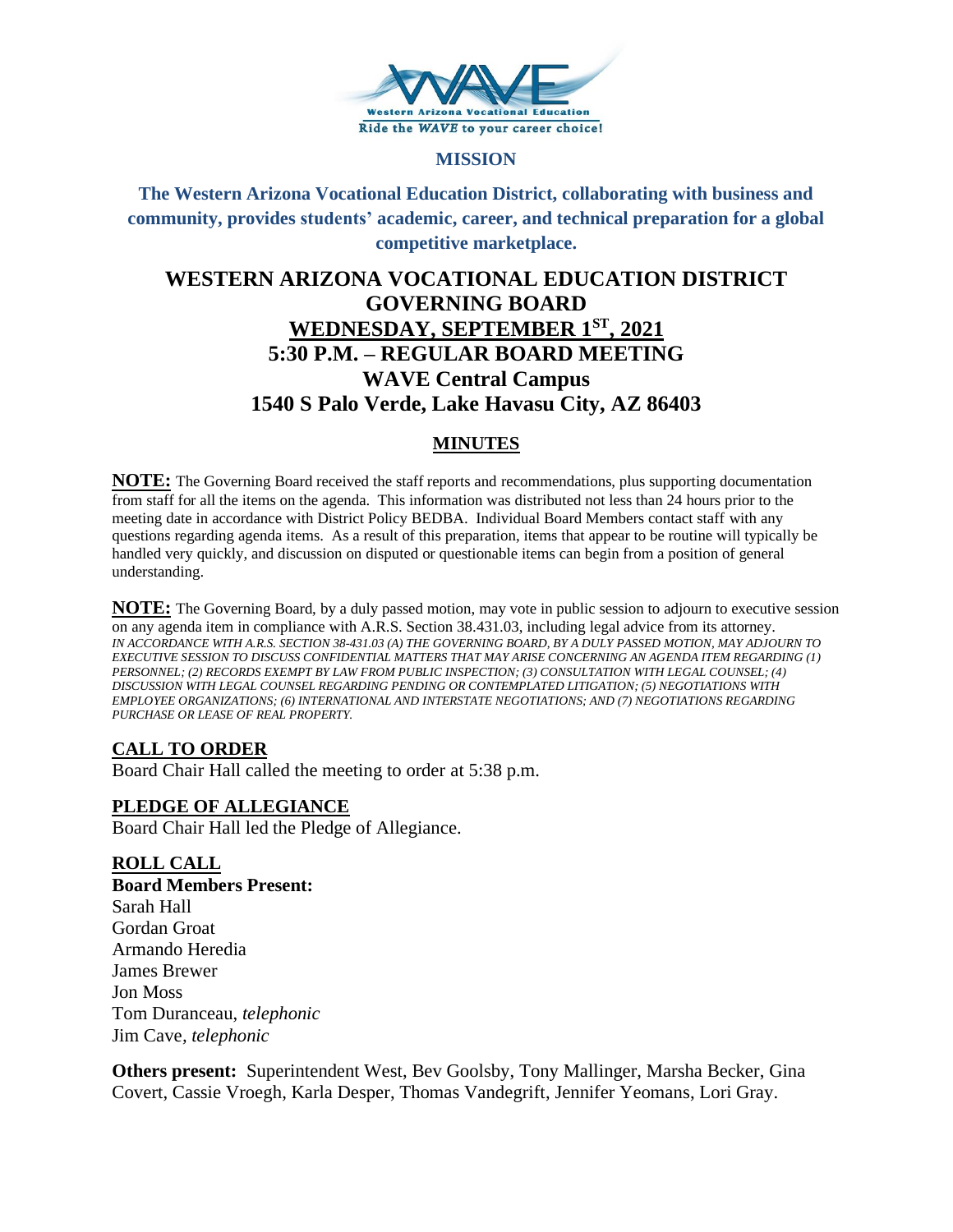#### REGULAR MEETING MINUTES September 1, 2021 WAVE GOVERNING BOARD **PAGE 2**

# **CALL TO THE PUBLIC**

None.

**AGENDA MODIFICATIONS**

None.

#### **WAIVER MOTION:**

**Motion**: Board Member Moss made a motion to waive the reading in full resolutions presented for adoption at this meeting. Board Member Heredia seconded the motion. **Vote:** A vote was taken on the motion. AYES: Groat, Cave, Duranceau, Heredia, Brewer, Hall, Moss. NAYES: None. **MOTION CARRIED.**

#### **SUPERINTENDENTS REPORT**

Superintendent West reviewed her monthly events to include district operations, travel and legislative updates. Chef Desper introduced the new employees at Central Campus: Thomas Vandegrift – Hospitality Instructor and Jennifer Yeomans – Support Staff. She also introduced the two students awarded the Monroe Boot Camp Scholarships: Hailey Hagan and Jane Moore. Both students spoke to the Board about their experience noting that it was "life changing, exciting to work with other like-minded students, how they want to further their culinary skills and how valuable the travel and college experience was for them." The students were very appreciative of Chef Desper, the WAVE Governing Board and Superintendent West's support.

# **WAVE OUTSTANDING WORK AWARD**

Marsha Becker presented the award to Lori Gray the Law and Public Safety instructor at Lake Havasu High School.

# **CTE DIRECTOR REPORTS**

As included in the Board packet

# **GOVERNING BOARD MEMBER REPORTS**

Board Member Moss attended the LHC Chamber Mixer designed to show support for local educators. He also added that in their recent Lake Havasu Unified administrators meeting the CTE department was recognized for their outstanding data showcasing student success.

# **ITEMS TO BE WITHDRAWN FROM CONSENT AGENDA**

None.

# **CONSENT AGENDA**

- **1. Approve WAVE District operating expense vouchers and payroll vouchers.**
- **2. Discussion and possible action to approve the minutes of the August 4th, 2021 Regular Board Meeting.**

**Motion**: Board Member Moss made a motion to approve district operating expense and payroll vouchers. Board Member Groat seconded the motion.

**Vote:** A vote was taken on the motion. AYES: Hall, Moss, Duranceau, Groat, Cave, Heredia, Brewer. NAYES: None. **MOTION CARRIED.**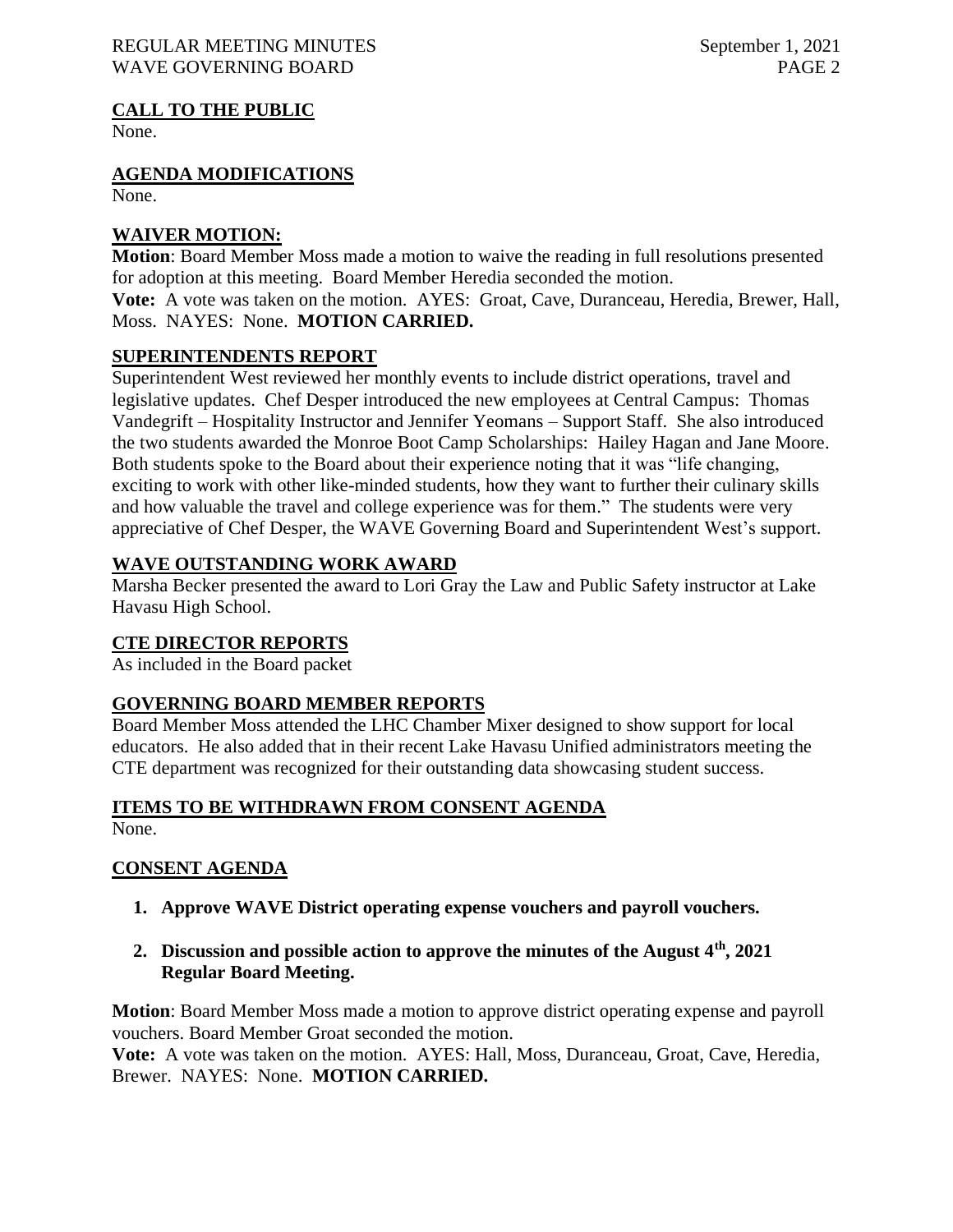# **OLD BUSINESS**

**3. Discussion and possible action on items relating to school closures, Board meetings, school reopening and COVID19 pandemic related issues to include but not limited to:**

Superintendent West noted that data reports had not been released by ADE at this time. She added that the two Central programs – Fire Academy and Culinary – were working with each local district on pandemic related issues. And, in the near future we will need to begin our ESSER III funding process that will include additional requirements for inclusion of stakeholders. The Education Plus Up funding was also released and the concern at this time is the small window of time for expending the funds. More information will be forthcoming.

# **4. Discussion and possible action on WAVE Central Campus roof project – creation of a subcommittee.**

The Board discussed the need for a roof subcommittee. Superintendent West provided policy information. This idea was proposed as a way to get more frequent updates on the roof process; however, the Board concluded it was best to wait until there was a more clearly defined vision and reason to do this. We will continue with updates at our regular meetings and if necessary Supt West can recommend a special board meeting for items needing immediate attention.

#### **NEW BUSINESS**

# **5. Discussion and possible action on charter district Memorandum of Understanding for 2021-2022.**

Superintendent West provided a brief overview of the document and recommended this be a five-year agreement similar to our other member districts.

**Motion**: Board Member Brewer made a motion to approve the charter district Memorandum of Understanding document with the change to a five-year agreement. Board Member Groat seconded the motion.

**Vote:** A vote was taken on the motion. AYES: Brewer, Hall, Moss, Duranceau, Cave, Heredia, Groat. NAYES: None. **MOTION CARRIED.**

#### **6. Discussion and possible action on Mohave Accelerated Learning Center charter district Memorandum of Understanding for satellite and concurrent enrollment for 2021-2022.**

Superintendent West provided a brief overview of the document and recommended this remain a one-year agreement as this district is still growing and evolving.

**Motion**: Board Member Heredia made a motion to approve the charter district Memorandum of Understanding between WAVE and MALC as presented. Board Member Brewer seconded the motion.

**Vote:** A vote was taken on the motion. AYES: Groat, Hall, Moss, Duranceau, Brewer, Cave, Heredia. NAYES: None. **MOTION CARRIED.**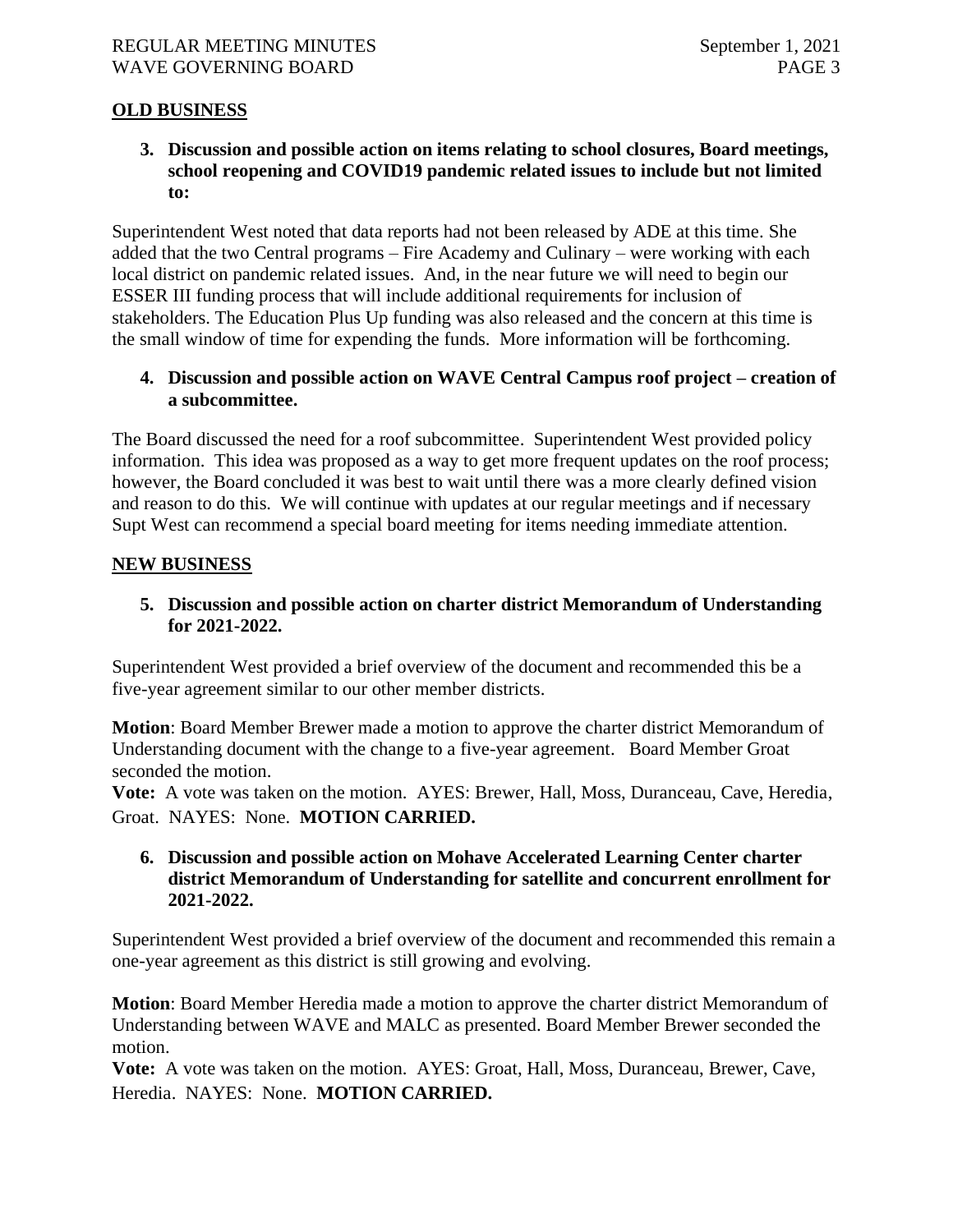#### **7. Discussion and possible action on Mohave Community College IGA Addendum #1.**

We are adding an addendum to our MCC IGA that was approved last year based on the recommendation of ADE. The addendum will act as an assurance that the college programs are meeting certain standards when ADE conducts their program monitoring visits.

**Motion**: Board Member Moss made a motion to approve the Amendment #1 with Mohave Community College. Board Member Duranceau seconded the motion. **Vote:** A vote was taken on the motion. AYES: Moss, Groat, Hall, Duranceau, Brewer, Cave, Heredia. NAYES: None. **MOTION CARRIED.**

# **8. Discussion and possible action on Intergovernmental Agreement between WAVE and Arizona Western College.**

Supt. West provided a brief overview of the agreement noting that the language from the addendum listed above has also been incorporated into this document.

**Motion**: Board Member Groat made a motion to approve the Intergovernmental Agreement between WAVE and Arizona Western College as presented. Board Member Heredia seconded the motion.

**Vote:** A vote was taken on the motion. AYES: Moss, Groat, Hall, Duranceau, Brewer, Cave, Heredia. NAYES: None. **MOTION CARRIED.**

# **9. Discussion and possible action on implementation of WAVE Special Projects funding opportunity.**

Supt. West presented to the Board the Special Projects funding opportunity noting that this is a result of collaboration between the CTE Administrators and WAVE staff. It will replace our prior grant opportunities and encourage districts to be innovative while providing flexibility and encouraging growth. Board members supported the updated ideas especially the "Grow Your Own" option to encourage teacher recruitment and retention.

**Motion**: Board Member Moss made a motion to approve the Special Projects Proposal funding as presented. Board Member Groat seconded the motion.

**Vote:** A vote was taken on the motion. AYES: Cave, Moss, Groat, Hall, Duranceau, Brewer, Heredia. NAYES: None. **MOTION CARRIED.**

# **10. Discussion and possible action to approve the District FY22 Budget Revision #1.**

Due to the long legislative session, Districts were required to revise their FY22 budgets by September 15. This revision includes our most recent information.

**Motion**: Board Member Heredia made a motion to approve 2021-2022 Budget Revision #1 as presented. Board Member Groat seconded the motion.

**Vote:** A vote was taken on the motion. AYES: Heredia, Moss, Groat, Hall, Duranceau, Brewer, Cave. NAYES: None. **MOTION CARRIED.**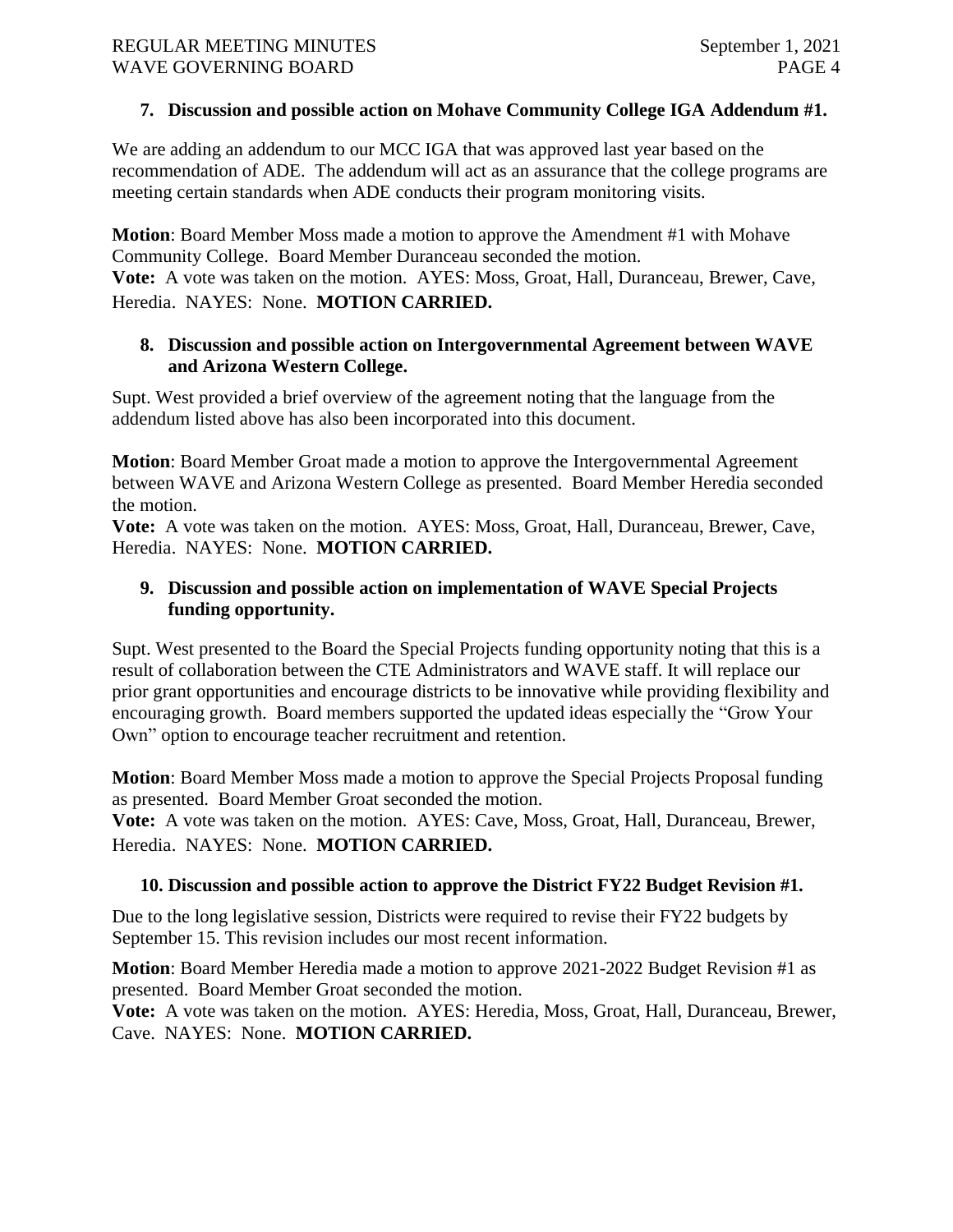#### **11. Second reading for discussion and action on change in policies as advised by the Arizona School Boards Association – Policy Services Advisory #680-711.**

Superintendent West presented the policies for discussion. Board Member Duranceau indicated that he did not agree with certain changes to policies noting that last year the focus was on local control as it related to the pandemic and now we have switched to the state dictating how these matters will be handled specifically relating to the prohibition of mask requirements and vaccinations. He also disagreed with Policy IMB and JLCB. The Board discussed the implications of various policy changes. Superintendent West had reached out to ASBA to see what would happen should a Board not approve certain policies. Basically, by not approving the policies, our manual would be out of compliance, but the changes are still the state law and need to be followed. Policy advisory #686, 694-695, 699-700 do not apply to our district.

**Motion**: Board Member Moss made a motion to approve Policy advisory #680-711 with deletions as presented. Board Member Heredia seconded the motion. **Vote:** A vote was taken on the motion. AYES: Moss, Groat, Brewer, Heredia. NAYES: Duranceau, Hall, Cave. **MOTION CARRIED.**

#### **12. Discussion of business manager's financial report. Information only.**

The financial reports were presented along with Student Activity Account.

# **13. Discussion and possible action on Auditor General Audit in Progress. The Board may vote to discuss this matter in Executive Session pursuant to ARS § 38-431.03 (A)(2)**.

**Motion:** Board Member Groat made a motion to leave regular meeting at 6:43 p.m. Board Member Brewer seconded the motion.

**Vote:** A Vote was taken on the motion. AYES: Hall, Duranceau, Cave, Heredia, Moss, Brewer, Groat. **MOTION CARRIED.**

**Motion:** Board Member Heredia made a motion to resume the regular meeting at 7:38 p.m. Board Member Brewer seconded the motion.

**Vote:** A Vote was taken on the motion. AYES: Hall, Duranceau, Cave, Heredia, Moss, Brewer, Groat. **MOTION CARRIED.**

# **14. Receipts of articles and correspondence. Information only.**

None.

#### **15. Future agenda items.**

301 plan, Central Campus Fundraisers, Dual Enrollment IGA

#### **16. Motion to adjourn.**

**Motion:** Board Member Groat made a motion to adjourn the meeting 7:40 p.m. Board Member Moss seconded the motion.

**Vote:** A vote was taken on the motion. AYES: Groat, Hall, Duranceau, Heredia, Cave, Moss, Brewer. NAYES: None. **MOTION CARRIED.**